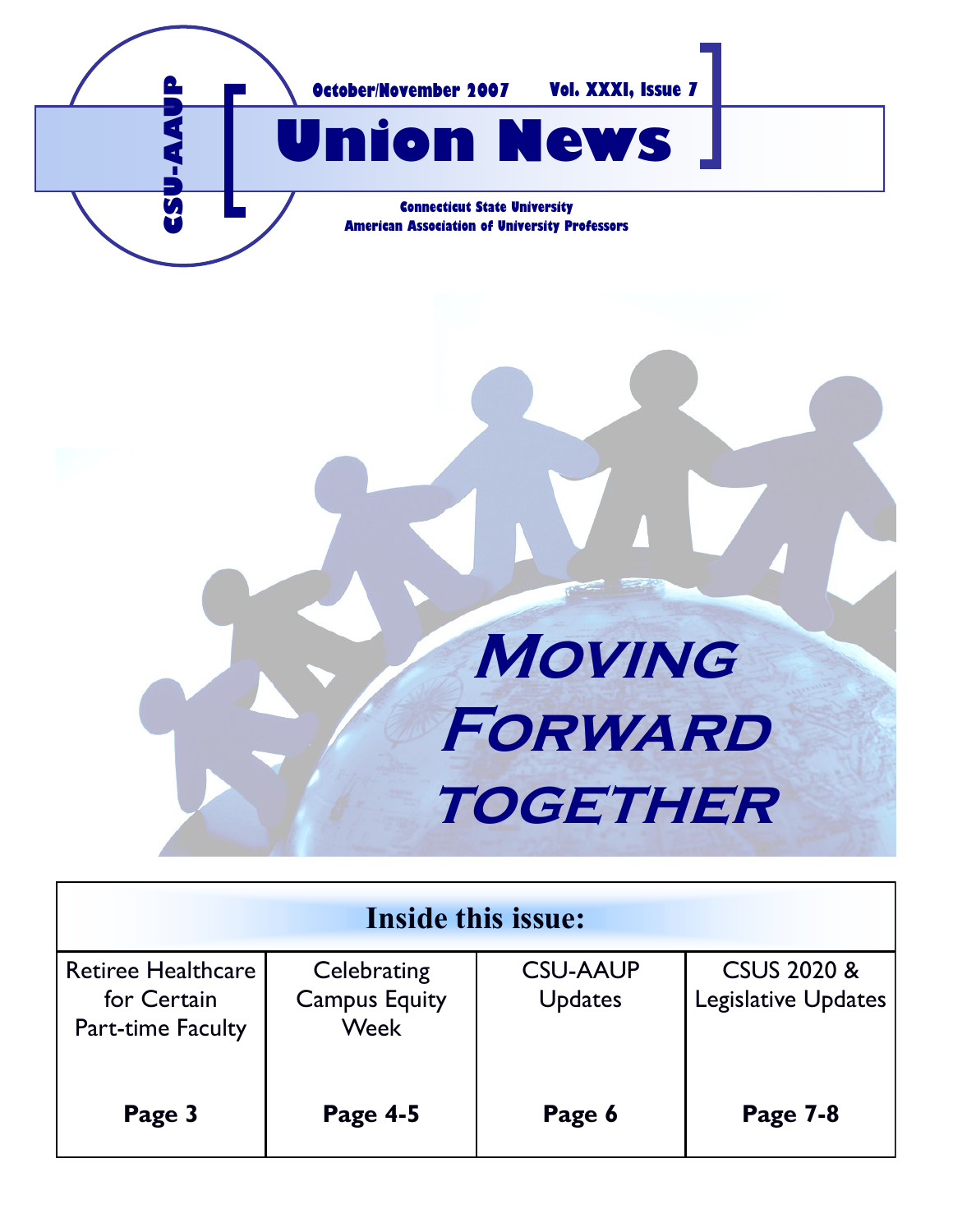### **CSU-AAUP**

# **Dates to Remember**

- **11/21-11/25:** Thanksgiving Recess (No Classes)
- **11/30:** Provost (CCSU, SCSU, and WCSU) or President (ECSU only) takes action and informs penultimate year tenure candidates [January hires]. Dean must submit recommendations for second or later year renewals for candidates who were hired in January. DECs submit evaluations and appropriate recommendations to the Dean for individuals undergoing Professional Assessments (due 11/20 at SCSU).
- **12/17-12/22**: Finals exams
- **12/18**: Dean must submit recommendations for penultimate year tenure candidates hired in August and all promotion candidates (due 12/14 at SCSU)
- **12/30**: Provost (CCSU, SCSU, and WCSU) or President (ECSU only) takes action and informs candidates [January hires] for second or later year renewals. Board awards tenure for penultimate year tenure candidates who were hired in January

#### *Union News*

CSU-AAUP Central Connecticut State University Marcus White Hall, Rooms 305, 307 & 310 New Britain, CT 06050 Phone (860) 832-3790 Fax (860) 832-3794 Email: aaup@ccsu.edu Website: www.ccsu.edu/aaup/csu

> Editor: Ellen Benson Bensonell@ccsu.edu

Voicemail must be provided for all CSU parttime faculty who request it. If you are interested, request one through your department chairperson. Voicemail can be remotely accessed from any

telephone, making it convenient for you and your students.

information!



CSU-AAUP members can receive a **15% discount on Sprint Nextel plans**, for both new and existing customers. Contact your local AAUP office for more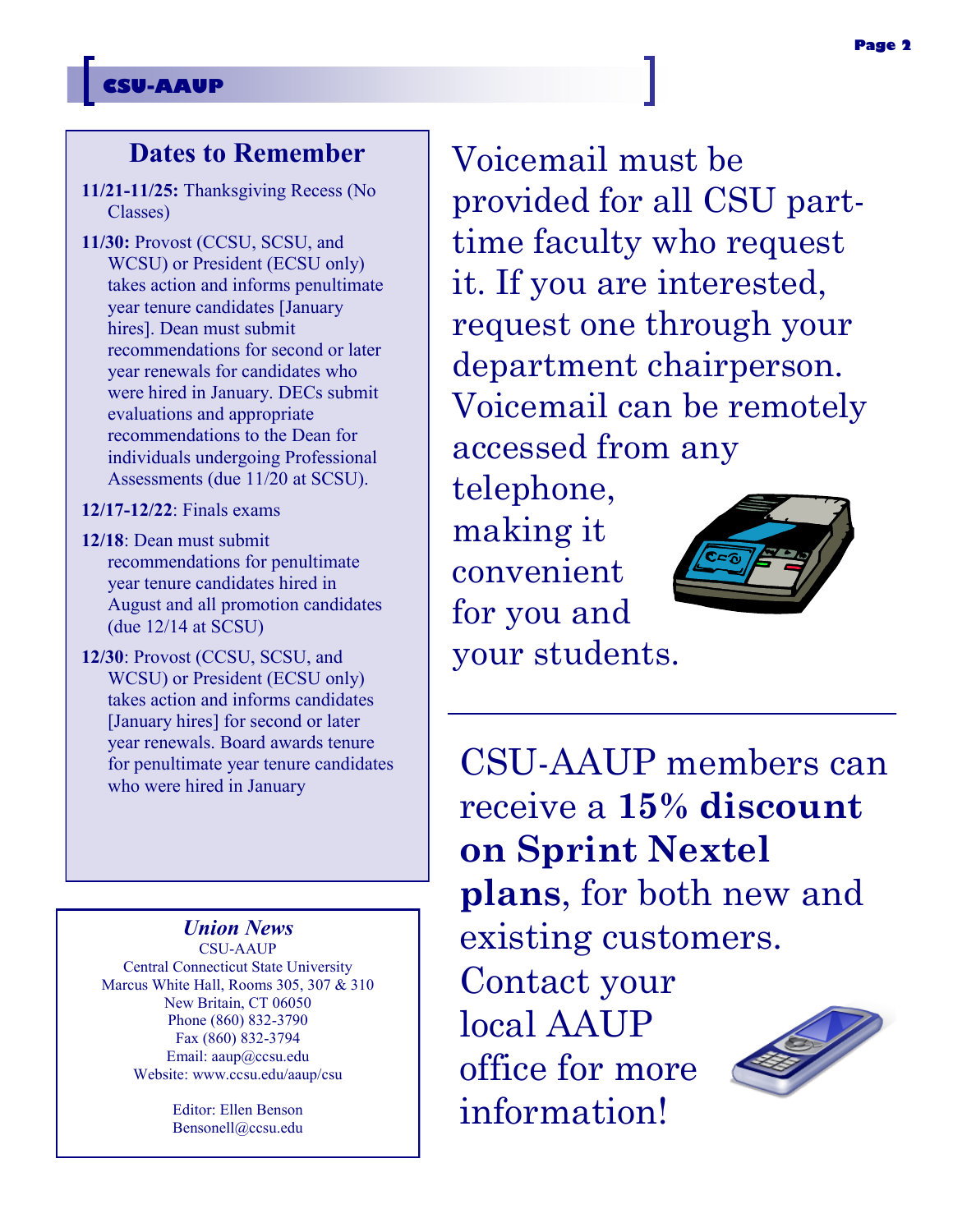## **NEW!! Retiree Healthcare for Certain Part-time Faculty**

#### *Background on Healthcare Issue*

Dan Livingston, Attorney for the State Employees Bargaining Agent Coalition (SEBAC), met with faculty on November 2. The purpose of this meeting was to answer questions about the new healthcare benefit for part-time faculty teaching a combination of 9 or more load credits in the State public systems of higher education and to explain how this benefit will extend into retirement.

Prior to the introduction of this agreement, if someone taught part-time in one of the public systems of higher education they were eligible for healthcare benefits, but were required to pay for the entire premiums themselves. It came to the attention of the higher education unions that some part-time faculty were teaching a full-time load, but across the systems (CSU, UConn, and the Community Colleges). In the discussions between representatives of the three higher education unions and the State Comptroller's staff, it was argued that even though these individuals were employed by separate colleges and/or universities, their ultimate employer was the State of Connecticut, and therefore they should be considered full-time state employees and as such be eligible for health care benefits the same as other full-time state employees. The Comptroller's memorandum dated August 10 (State Sponsored Health Insurance for Adjunct Faculty) reflects that sentiment. Part-time faculty who teach 9 or more load credits across the public university systems in Connecticut are now eligible to be reimbursed for the state's share of their healthcare premiums.

The final agreement as explained in the Comptroller's memo represents a series of compromises over a number of years. For example, Attorney Livingston and the higher education unions were able to successfully negotiate for the Comptroller's Office to pay for the benefit. However, parttime faculty must pay for the benefit throughout the semester and receive a reimbursement check for the total amount of the state's share of the premiums at the end of the semester.

#### *Retiree Healthcare*

There is one new element of this benefit - *retiree healthcare*  - on which we have reached a tentative agreement, pending approval by SEBAC leadership. In order to retire under the State Employees Retirement System, one has to meet the minimum age requirement [age 62] with either 10 years of state service (deferred retirement) or 5 years of state service (if one goes directly into retirement) to be eligible to receive healthcare benefits in retirement. In an effort to assure that part-time workers who did not receive healthcare as active employees would not receive healthcare benefits in retirement, the State successfully argued to include bizarre language in the SEBAC II healthcare and pension

agreement. This language basically states that if a state employee had healthcare on the last day before they retire, they would receive healthcare in retirement. If they did not have healthcare on that day, they would not receive healthcare benefits in retirement. This language has caused a lot of confusion over the years and does not serve the purpose it was intended for. Therefore, the state has agreed to revise the language. For a complete explanation of this language change, please refer to the *Clarification of Parttime Retiree Healthcare Language* on the CSU-AAUP website at www.ccsu.edu/aaup/csu/PTHealthcare 110207.pdf.

Under the proposed language, if a part-time faculty member teaches nine or more load credits a semester across any of the public systems of higher education, they will be eligible to receive healthcare in retirement, provided that they meet the age and service requirements and provided also that they are enrolled in a state retirement plan during those years of service. This agreement is *retroactive*, so any semester where one has taught nine or more load credits a semester at state institutions will count towards retirement. The ten years do not have to be consecutive, but the total service requirement is ten or more years. Also, one does not need to take advantage of the new healthcare benefit in order to receive health benefits from the state in retirement. One only has to be *entitled to receive healthcare as an active faculty member to be eligible for retiree healthcare*, provided they meet the age and service requirements and are enrolled in a state retirement plan.

#### *Unions Continue to Monitor Issue*

There was one additional announcement that was made at the meeting. Information that was being disseminated at one community college was contrary to the spirit of the new plan. This was an overreaction to the statement in the Comptroller's memo: "if the number of participants exceeds a reasonable number, the Comptroller reserves the right to charge the appropriate institutions". Their fear was that if too many part-time faculty signed up for this benefit, the institution would receive a bill from the State Comptroller, making the community college pay the state's share of the healthcare premiums. Because of this fear, the community college was not hiring part-time faculty who met the eligibility requirements for this benefit. Part-time faculty who were teaching nine or more loads credits were either not hired or encouraged to drop a course at another institution. The community college union, The Congress of Connecticut Community Colleges (The 4C's), has been assured by the Community College System Office Management that this was a miscommunication and it will be corrected.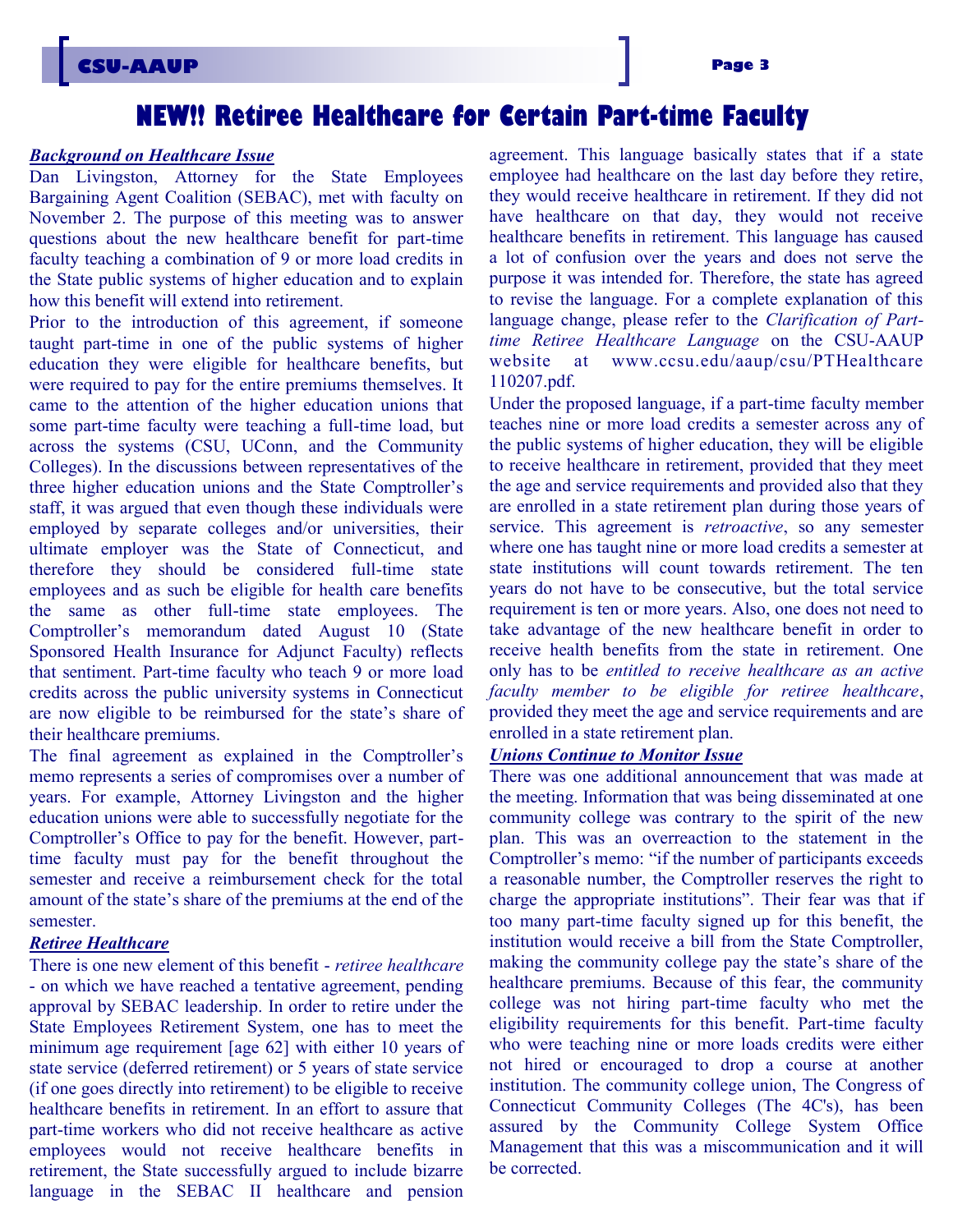## **Campus Equity Week**

Also known as Fair Employment Week in some states and in Canada, Campus Equity Week is designed to draw attention to the dramatic decrease in the proportion of professors who hold tenure-track positions—now only 35 percent of the faculty in the United States. Part- and full-time non-tenure track faculty are often subject to exploitative employment conditions, and the dwindling number of tenure-track faculty threatens the quality of higher education.

Campus Equity Week occurs biennially. During the week, faculty activists across the United States and Canada have donned costumes, participated in hearings on university employment practices, gave awards to adjunct faculty, and hosted film screenings. Faculty design activities that best suit their local conditions, so goals and activities varied. Events were designed to put contingent faculty in touch with one another, support statewide legislation, inform campus communities about the exploitation of contingent faculty, or achieve specific change on campus.

The AAUP is a cosponsor of Campus Equity Week. For more information on Campus Equity Week activities, visit www.campusequityweek.org. *(Reprinted from www.aaup.org )*

#### **Local Activities in Celebration of CEW**

#### *CSU-AAUP*

Since Campus Equity Week (CEW) was first organized in 2001, the Connecticut State University American Association of University Professors (CSU-AAUP) and its individual campus chapters have sponsored a variety of activities and events to raise awareness of the problems and working conditions facing part-time faculty in academia. As a kickoff to CEW 2007, CSU-AAUP hosted a conference entitled *"Equity Through Unity"* on October 27. The conference was designed to bring together part-time and full-time faculty to explore how they could collectively challenge inadequate professional and physical working conditions at their institutions. Rich Moser, Rutgers AAUP-AFT, set the tone of the conference with his keynote address, *"What Way Forward? Strategies for Organizing Contingent Faculty"*. Participants were instructed on several approaches to grassroots organizing. Success will only come through an organized effort.

The conference also included two workshops: *Building Team (Together Everyone Achieves More)* conducted by Dianne Wilson, part-time faculty member of the English Department at Western Connecticut State University, and *Grassroots: Face to Face Organizing* by the keynote speaker, Rich Moser. George Murphy, a part-time professor of Mathematics at Central Connecticut State University, gave a presentation on salary data entitled *Dollars and Scholars.* The conference proved to be an excellent learning and networking experience for all participants. The Campus Equity Week motto "teachers working conditions are students learning conditions" encapsulated the heart of the conference.

#### *CCSU-AAUP*

On Thursday, November  $1<sup>st</sup>$  the AAUP Chapter at Central Connecticut State University hosted a Faculty Forum with guest speaker Joe Berry. Dr. Berry spoke about his book, *Reclaiming the Ivory Tower*, and how his ideas have evolved since the book's publication with recent changes in academia. He also talked about the purpose of Campus Equity Week and its meaning to the university as a whole, not simply an event for part-time faculty.

#### *ECSU-AAUP*

The Eastern Connecticut State University-AAUP devoted their cover article in the October edition of *The Union Rag* to Campus Equity Week. As a way to recognize the important role of part-time faculty in the university, policy and procedural changes were suggested to departments and the administration. The suggestions included notice of reappointment in a timely fashion, space for part-time faculty to meet with students and prepare for classes, and use either names or TBA rather than the "Staff" designation in the registration schedule so that part-time faculty might be seen as more than disposable units.

#### *SCSU-AAUP*

The AAUP Chapter at Southern Connecticut State University held a faculty forum for part-time faculty on "Issues of Fairness", which was held on October 1. The forum was designed to bring forth issues of concern for part-time faculty and determine if there is a means through collective bargaining or otherwise to address those concerns.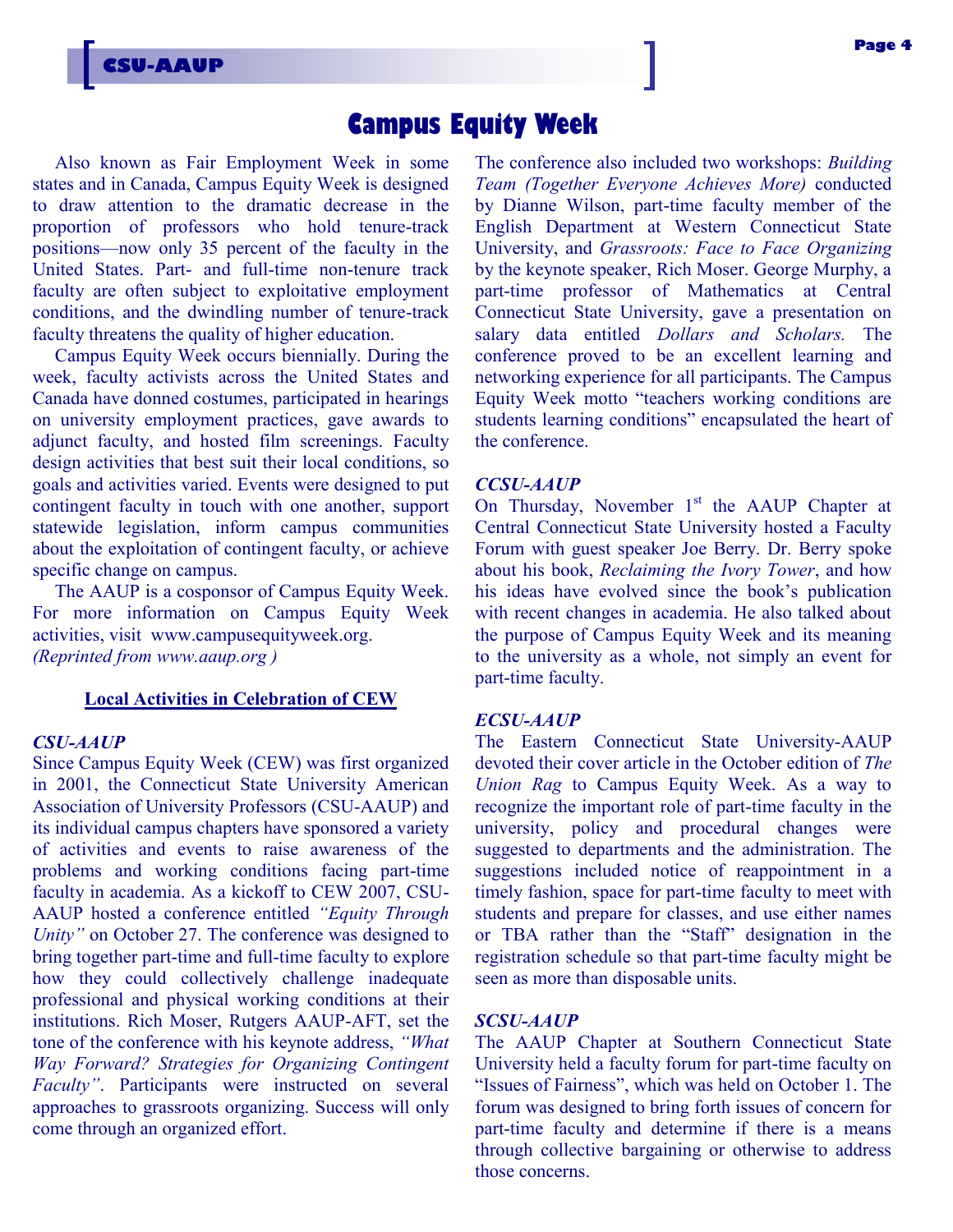## **Job Security for Part-time Faculty**

This message celebrates an anniversary: a year ago the AAUP adopted its most detailed and specific set of recommended institutional regulations governing parttime faculty positions. That action followed upon an extensive series of AAUP reports about the changing state of faculty appointments. The reports themselves, the first appearing in 1980, were written in response to thirty years of gradually increasing use of contingent faculty throughout American higher education.

In 1975, tenured and tenure-track faculty together constituted 57 percent of faculty nationwide. By 2005, the latest year for which figures are available, that combined group had been whittled down to merely 32 percent. Contingent faculty had meanwhile grown from 43 percent to 68 percent of the professoriate. You can help us raise awareness of these dramatic changes by printing out a bar graph recording them and putting it on your office door.

The term "contingent faculty" itself reflects our awareness that several groups of teachers—including part -timers, full-timers off the tenure-track, and graduate employees who teach well beyond the needs of their own training—endure overlapping forms of exploitation and present comparable risks to higher education. We have warned repeatedly that the excessive employment of faculty without job security would eventually undermine both academic freedom and shared governance. That time has arrived. When most faculty are at risk of summary dismissal, the freedom for faculty to speak forthrightly is diminished. And faculty control over the curriculum is also undercut.

Some faculties have organized in response and won enforceable limits to the use of contingent faculty. Others need our help.

The rules we adopted last year, section 13 of our Recommended Institutional Regulations, for the first time lay out very specific procedures for part-time faculty appointments. They are constructed as a series of steps that come into play at various stages of employment, including advance notice of reappointment, due process for dismissal, comprehensive review of performance, and eventually expectation of continued employment.

Meanwhile, our Committee A on Academic Freedom and Tenure is giving increasing attention to all contingent faculty appointments and defending faculty who are mistreated. This year, in response to information received about possible violations of academic freedom involving full- and part-time contingent faculty, the committee staff has counseled dozens of faculty members, written letters to administrations, and launched one full investigation. In one recent instance, a faculty member in her first year of full-time teaching at a community college in the

Midwest—an institution where no faculty have tenure asked for our assistance when she was told her contract would not be renewed. She had been slated to head an academic program, but encountered criticism from the administration when she organized a benefit concert to establish a health care fund for part-time faculty. Since she was given no formal reason for her nonrenewal, its timing suggested a relation to the administration's displeasure at the implication that part-timers there were poorly treated. Her only appeal was to a grievance committee appointed by the administration. Our staff wrote a strong letter suggesting that her academic freedom had been violated, after which the administration entered into discussions with the faculty member, and a settlement was reached. "I would have been completely lost without the AAUP," she told us.

Cary Nelson National AAUP President

*(Reprinted from "The AAUP Online", an electronic newsletter of the American Association of University Professors)* 

**Did You Know? Ten percent of the funds allocated for travel and faculty development are set aside exclusively for part-time members. These funds can be used to attend conferences, workshops, and more!**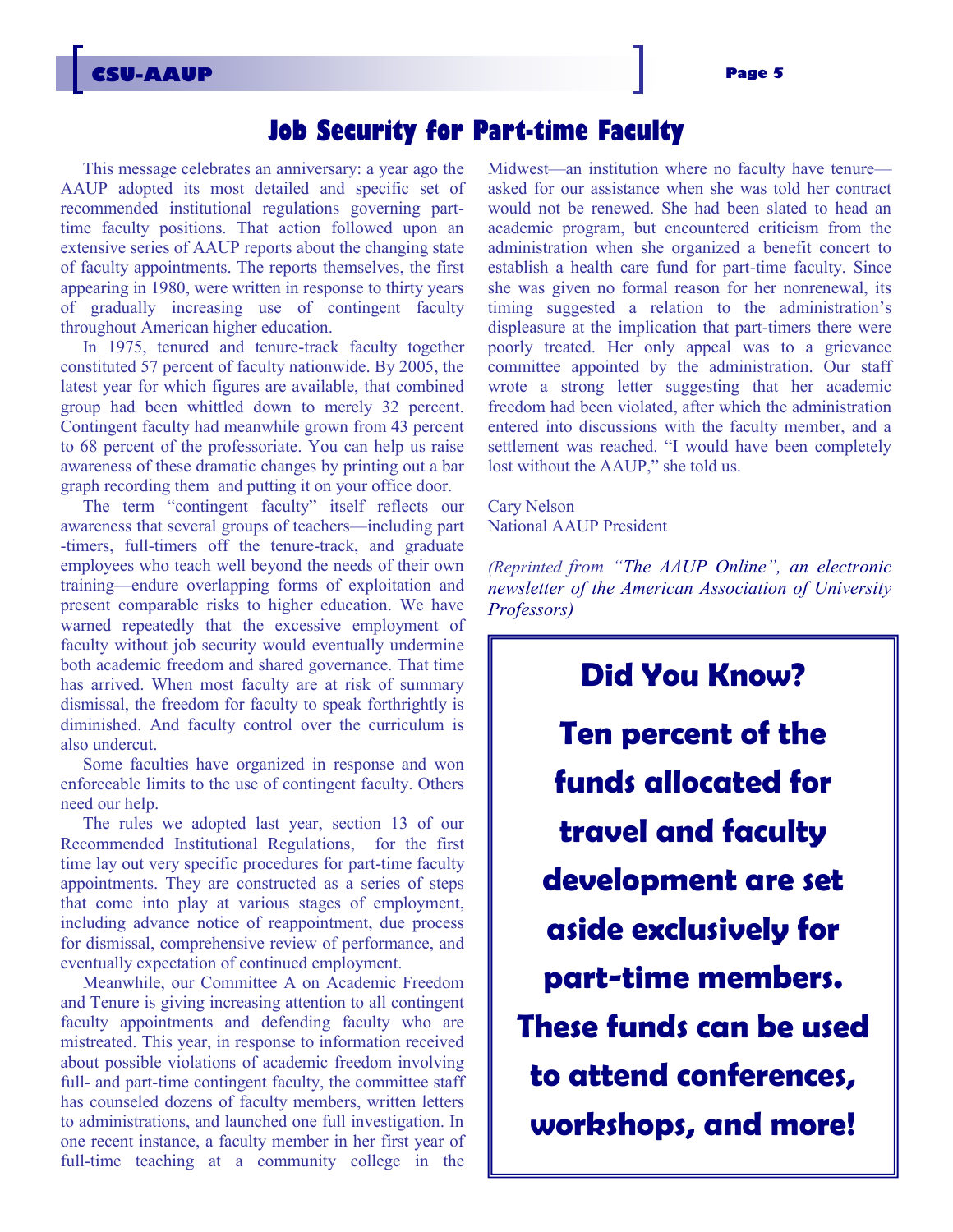# **Taking Back the Classroom**

#### *Reprinted from National AAUP (www.aaup.org)*

Does a teacher of nineteenth-century American literature have the right to ask his or her students whether the character of the obsessed captain Ahab in Melville's *Moby Dick* could justifiably be compared with President George Bush? Would someone teaching Aristotle's views on moral virtue be justified in asking students to consider (President Bill Clinton's conduct as a case study?

Many critics of higher education and opponents of academic freedom would answer with a resounding "No!" They want all class discussion to be limited by the course description.

In *Freedom in the Classroom (*found at www.aaup.org/AAUP/comm/rep/A/class.htm), a challenging new report released on September 11, the American Association of University Professors (AAUP) answers "Yes" to these questions. The report defends the right of college faculty to make comparisons, contrasts, and analogies across the whole range of subjects and historical periods—no matter what course they are teaching.

The report defends the life of the mind, the right of both students and faculty to make connections like those above. Indeed, the report argues, instructors have both the right and the responsibility to challenge their students' most cherished political, religious, and social beliefs.

Print copies of the report will be published in the September–October issue of the AAUP's journal of record*, Academe*. A link to an online copy of the report will be e-mailed to over 350,000 U.S. faculty on September 11. Other countries are following suit. The Canadian Association of University Teachers will be distributing both English and French versions of the report to all its members. The AAUP expects worldwide distribution of *Freedom in the Classroom*.

# **CSU-AAUP Council Notes**

At its September 20 meeting, the CSU-AAUP Council:

- Authorized sending up to 25 people to the 2007 Connecticut Lobbying Conference on October 30
- Announced the SEBAC victory regarding health care for a certain class of part-time faculty. CSU-AAUP is waiting for a final report on the number of participants statewide.
- Discussed securing health care benefits in retirement for part-time faculty who retire with the benefit intact. The State Employees Bargaining Agent Coalition (SEBAC) is working on this issue.
- Discussed the dissatisfaction of department chairs. President Walsh has begun preliminary discussions with the Vice Chancellor for Human Resources regarding this issue.
- Authorized support for the Connecticut Women's Education and Legal Fund (CWEALF) Annual Awards Dinner and the Connecticut Citizens Action Group 2007-08 Consumer Handbook
- ECSU-AAUP announced that President Nuñez agreed to form a committee to look at faculty workload

At its October 18 meeting, the CSU-AAUP Council:

- Approved the CSU-AAAUP budget for FY2007- 08
- Authorized the attendance of up to 14 persons at the National AAUP Collective Bargaining Congress Semi-Annual Meeting in December
- Discussed matters relating to the Ad Hoc Committee appointed to study workload at CSU, including the hiring of an outside consultant to perform a workload study
- Debated National AAUP's reorganization plan
- Stated concerns about the recently passed legislation regarding outside consulting
- Discussed concerns raised by the coaches at SCSU with regard to changes made to the evaluation process for coaches in the 2007-2011 CBA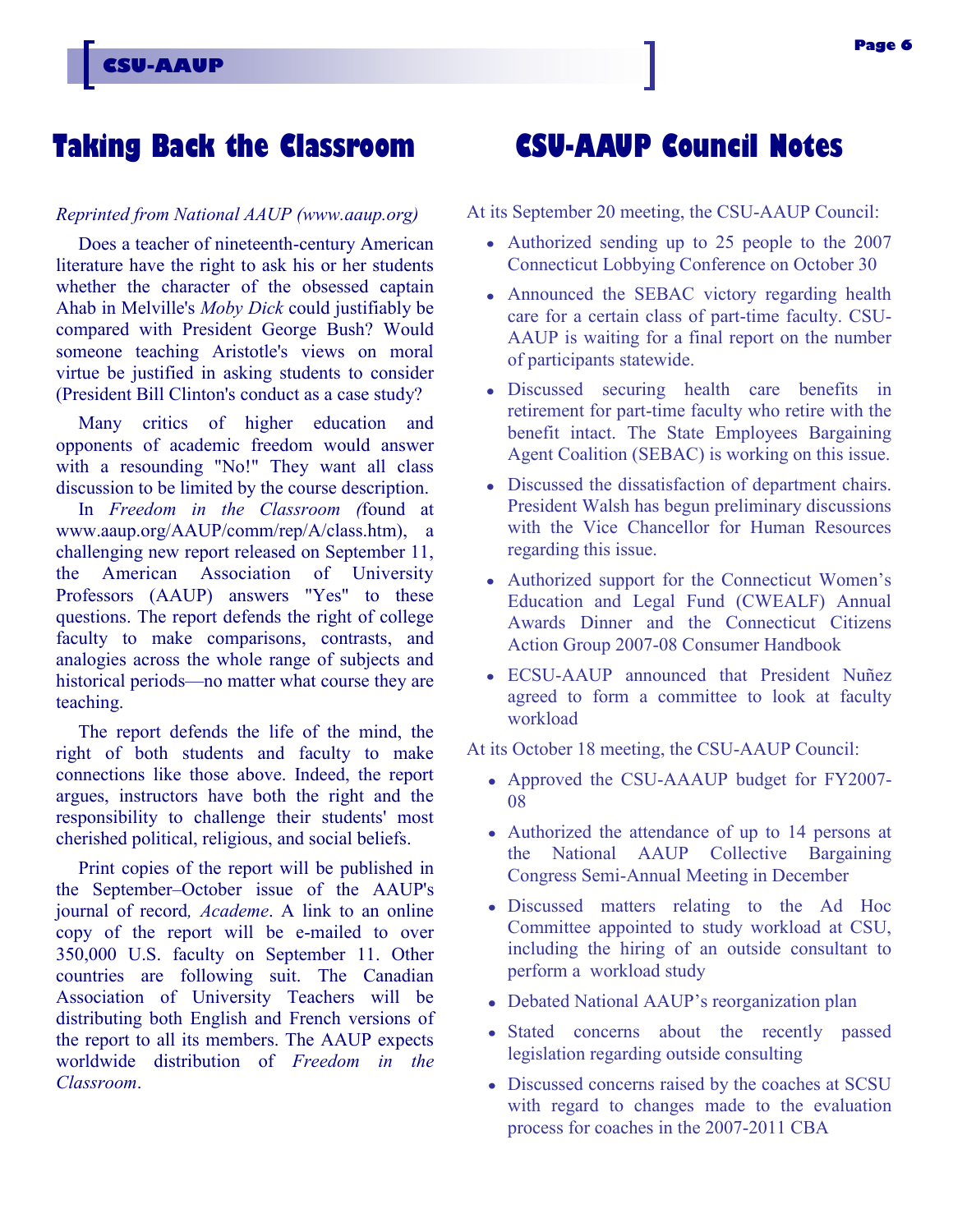## **CSUS at the Heart of the State's Bonding Package: Faculty Grassroots Action Helps its Passage By David F. Walsh, CSU-AAUP President**

The General Assembly recently approved the state bonding package which includes \$950 million for ―CSUS 2020‖ over the next ten years, in addition to \$80 million which will be released immediately to the university. The amount allocated to CSUS was reduced from \$1.2 billion as part of a compromise with the Governor, but it was nearly the full amount that we sought and is the largest bonding package in the history of CSUS. This funding will go a long way toward modernizing the infrastructure of the CSUS campuses and in turn it will significantly improve our working conditions and our students' learning conditions.

We also made tremendous gains this legislative session in other areas. In addition to the bonding money, almost \$1.2 million was allocated to CSUS for 23 new full-time faculty lines, and CSU committed additional funding from its operating budget to support 38 other full-time AAUP positions (for a total of 61). The General Assembly also approved the 2007-2011 CSU-AAUP/BOT Collective Bargaining Agreement, containing one of the largest salary increases of any bargaining unit in the state.

These successes demonstrate three facts about CSUS's place in the Connecticut political economy: 1) CSUS plays a crucial role in the Connecticut economy, and a political discourse stressing that role is significantly compelling. 2) For the first time, the current Chancellor and Board of Trustees were willing to "go to the wall" vis-à-vis the General Assembly and the Governor by demanding the full allocation of desired resources and not accepting inadequate substitute funding – this bold strategy paid off. 3) The outcome of the special session refutes the claims of skeptics who argue that CSUS will never become a major priority in the state and that we are all wasting our time in political activity. Organization, political activism, and public relations hold the key to CSUS's fiscal future, and all of us must accept our responsibilities in these areas.

CSU-AAUP would like to thank the members who, over the past three years, took time out of their busy schedules to write or call their legislators, attend CSUS Day at the Capitol, assist with editorials, and/or testify in support of various bills. It takes a number of years to build enough support in the General Assembly to pass legislation, and our sustained efforts have undeniably paid off. As President of CSU-AAUP, I specifically wish to thank members of the CSU-AAUP State Council for supporting last spring's public relations effort in the Hartford Courant, especially those who helped write the pieces. Thanks also to our loyal staff for their work in organizing last spring's CSUS Day at the Capitol and legislative reception. In addition, I wish to thank the AAUP campus presidents for accompanying me to an important political meeting on October 26 at the General Assembly. Finally, and most importantly, I wish to thank the entire AAUP membership whose financial and political support was critical to achieving this victory for CSUS.

# **Commissioner Valerie Lewis Announces Retirement**

In September, Department of Higher Education Commissioner Valerie Lewis announced her retirement, which will take effect on February 1.

Commissioner Lewis was appointed by the Board of Governors for Higher Education, which is planning to conduct a national search for her replacement. Candace Barrington (English, CCSU), the AAUP/ SUOAF-AFSCME appointment to the Standing Advisory Committee to the Board of Governors for Higher Education will keep CSU-AAUP informed in this regard, as more information becomes available.